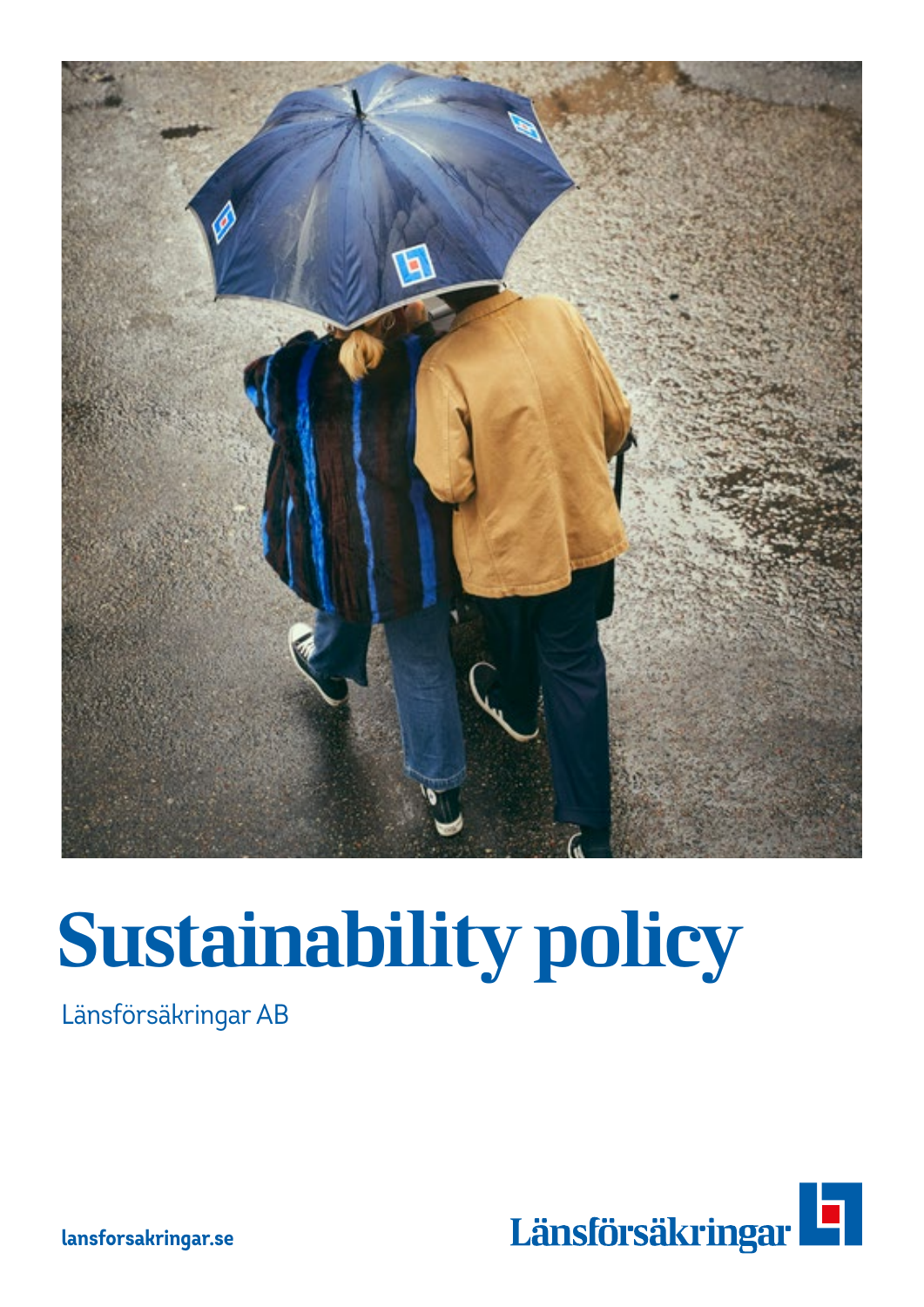## Sustainability policy for Länsförsäkringar AB

#### **1 Introduction**

#### *1.1 Background, purpose and definition*

Sustainability is an integrated part of the Länsförsäkringar AB Group's (referred to below as the "LFAB Group") endeavour for sustainable, long-term value creation for its owners, customers, employees, investors and society at large. Sustainability is to uphold the brand, contribute to a long-term sustainable company and a sustainable customer offering.

The main purpose of the Sustainability Policy is to define:

- How sustainability in the LFAB Group is to be conducted in terms of governance, approach and monitoring
- Overall focus areas for units in the LFAB Group

A list of governance documents, instructions and guidelines that, in addition to this Policy, relate to sustainability is attached as an appendix to this Policy.

#### *1.2 Scope and effective date*

The Sustainability Policy applies to the entire LFAB Group as of the day it is adopted by LFAB's Board of Directors. Each Board within the Group is to study and approve the Sustainability Policy for application in its respective company.

#### *1.3 Communication and introduction*

The person in charge of the document is responsible for communicating the Policy to the Operations by publishing it on Länet intranet. The LFAB Group's managers are responsible for communicating the policy and ensuring its implementation in their areas of responsibility. All employees are obliged to be familiar with the content of this Policy.

#### **2 Governance of sustainability activities**

Sustainability is an integrated feature of LFAB's business plans that permeates the entire operation. To achieve this, LFAB has the following functions for governing and monitoring its sustainability work:

#### *Board of Directors*

Every year, LFAB's Board of Directors and the Boards of relevant Group companies resolve on sustainability-related targets in the business plan and concerning the sustainability policy. Sustainability is an integral part of the follow-up on business and action plans. The Board of Directors adopts LFAB's Sustainability Report as part of the Annual Report and LFAB's climate report each year.

#### *Sustainability Committee*

The Sustainability Committee was established by the President and CEO to prepare and address sustainability matters in the LFAB Group and, after being specifically tasked by the regional insurance companies, for the Länsförsäkringar Alliance as a whole prior to a decision by corporate management. The members of this Committee are appointed by the President and CEO. The Committee follows a specific work instruction prepared and updated by the Head of Strategy and Change Management.

#### *Corporate management and units*

President and CEO of LFAB and business unit managers propose targets for sustainability activities within the framework of preparing LFAB's business plan. The Board of Directors adopts these targets by accepting the LFAB business plan. All managers in the LFAB Group have an operational responsibility to implement the Sustainability Policy. This entails responsibility for adopted approaches and focus areas being defined, implemented and followed up in each unit and being reported back within the framework of normal reporting. Material sustainability topics are to be reported to the Sustainability Secreteriat.

#### *Sustainability Secreteriat and Head of Sustainability*

To support LFAB's work on sustainability topics, a Sustainability Department is in place that is responsible for maintaining expert knowledge, monitoring trends, communicating knowledge and strengthening the brand in the area of sustainability. LFAB's Head of Sustainability is part of the Sustainability Secreteriat and is responsible for coordinating sustainability activities and leading the joint

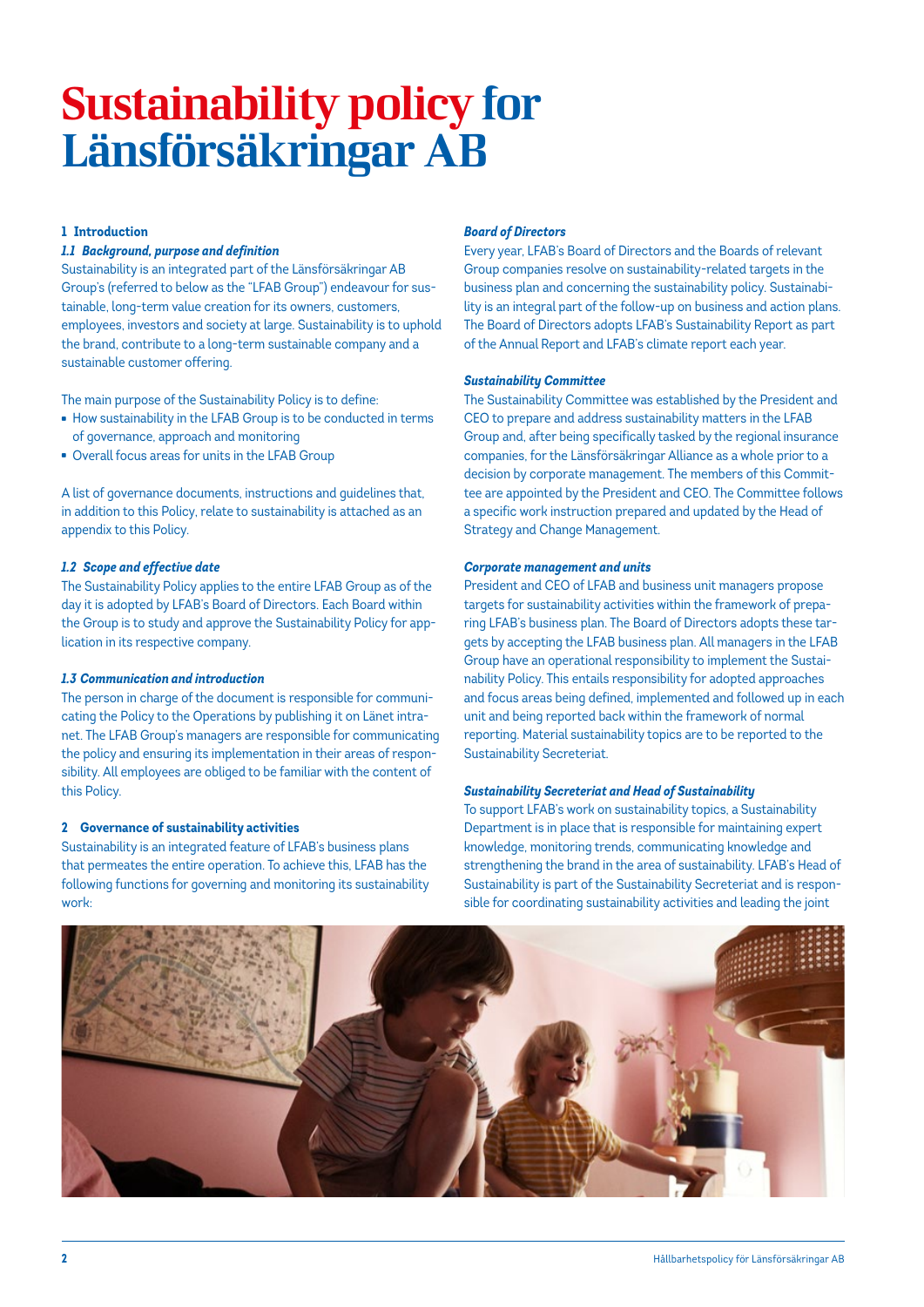sustainability team. Together with the joint sustainability team, issues are prepared to be addressed and followed up on in the Sustainability Committee.

#### **3 Sustainability and sustainability approach**

Sustainability includes financial, social, environmental and business ethics matters. The LFAB Group's sustainability efforts are to support and contribute to the UN Sustainable Development Goals (SDGs) and support the UN initiatives that LFAB has signed, as presented in the Appendix to this Policy.

The Länsförsäkringar Alliance has identified SDGs 3, 8, 10, 12, 13, 16 and 17 as the most relevant to the business and those where Länsförsäkringar can make a positive contribution and reduce its negative impact. The LFAB Group has supplemented the SDGs shared throughout the Länsförsäkringar Alliance with goals 5, 7, 11 and 15, where the operations can particularly make a contribution through fund and asset management.

The UN Global Compact's principles for responsible business conduct and the Principles for Responsible Investment (PRI) are to be integrated into the LFAB Group's operations. LFAB and its nonlife insurance operations support the UN Principles for Sustainable Insurance (PSI) and these principles are integrated into the Group's insurance operations. Länsförsäkringar Bank has signed the Principles for Responsible Banking (PRB), which are to be integrated in the banking operations. The principles of these UN initiatives guide sustainability activities. The Appendix to this Policy contains a description of the UN SDGs and the principles of the Global Compact, PRI, PRB and PSI.

Sustainability activities are developed and improved by engaging various stakeholders, including owners, customers, employees, suppliers, investors, partners, industry and civil society organisations and authorities. As owners and the recipient of the LFAB Group's deliveries, the regional insurance companies hold a unique position among stakeholders.

Sustainability activities are based on the vision of "Together we create security and opportunities." Sustainability is to be integrated throughout the Group's value chain, with a focus on the areas in which the LFAB Group can make the greatest difference.

#### **4 Managing climate risks and climate-smart vision**

Climate change is the sustainability area to which the LFAB Group has assigned the highest priority. Climate change represents a financial risk for the LFAB Group in the form of potential impact on the insurance business, lending and investments.

Climate risks consist of physical risks and transition risks. Physical risks may take the form of extreme weather events, such as torrential rain, storms and floods, and permanent changes to the climate, for example, causing sea levels to rise. Transition risks related to the transition to a low-carbon society include risks that are regulatory, political, technical, market-based and brand-related. Physical climate risks could result in increased insurance expenses and an impact on underlying collateral in lending and the market value of investments. Transition risks may impact investment portfolios and underlying companies. If climate risk impacts the business of these companies, it could entail increased financial risk. From a reverse perspective, there are investment opportunities in companies and solutions that restrict climate change. Transition risks could also affect the insurance business and lending.

The LFAB Group has a long-term climate-smart vision that entails that the LFAB Group is to work actively to reduce climate



impact and the climate risks throughout its operations and to encourage climate adaptation to reduce the damaging impact of climate change. The goal is to be climate-positive 2045 and that the LFAB Group takes into account the scientific basis expressed by the UN Climate Panel IPCC. Climate reporting is conducted in accordance with the recommendations of the Task Force on Climate Related Financial Disclosures (TCFD).

#### **5 Sustainability focus areas**

The LFAB Group's sustainability efforts are divided into the following three main areas: Responsible offering, responsible business conduct and long-term environmental and social commitment. These three areas and the underlying sub-areas define how sustainability is to help create security and opportunities for customers and other stakeholders.

#### *5.1 Responsible offering*

Responsible offering encompasses the offering of insurance, savings, loans and other financing products to customers. The LFAB Group is to work to contribute to the UN Sustainable Development Goals and to LFAB's climate-smart vision in its customer offering through its claims prevention and health-promotional efforts, sustainable damage repairs, value-adding management, active corporate governance and responsible lending.

#### *Responsible insurance offering*

The LFAB Group develops new products, manages the Länsförsäkringar Alliance's reinsurance cover and supplements the regional insurance companies' offering with specialist products. The LFAB Group also prepares methods and standards for claims prevention and damage repair. The work includes taking into consideration sustainability risks and the possibility for the development of new offerings.

The focus areas for claims-prevention activities are: security and crime prevention, fire, water, motor third-party liability, and natural catastrophes, claims-prevention measures for people, animals and companies, health-promotion services for people and animals.

If a claim occurs, the LFAB Group will work to ensure sustainable damage repairs, and strive to be economical with resources and work for a quick recovery and return to work.

Premiums from insurance offerings are managed in accordance with the LFAB Group's Policy on responsible investments and corporate governance.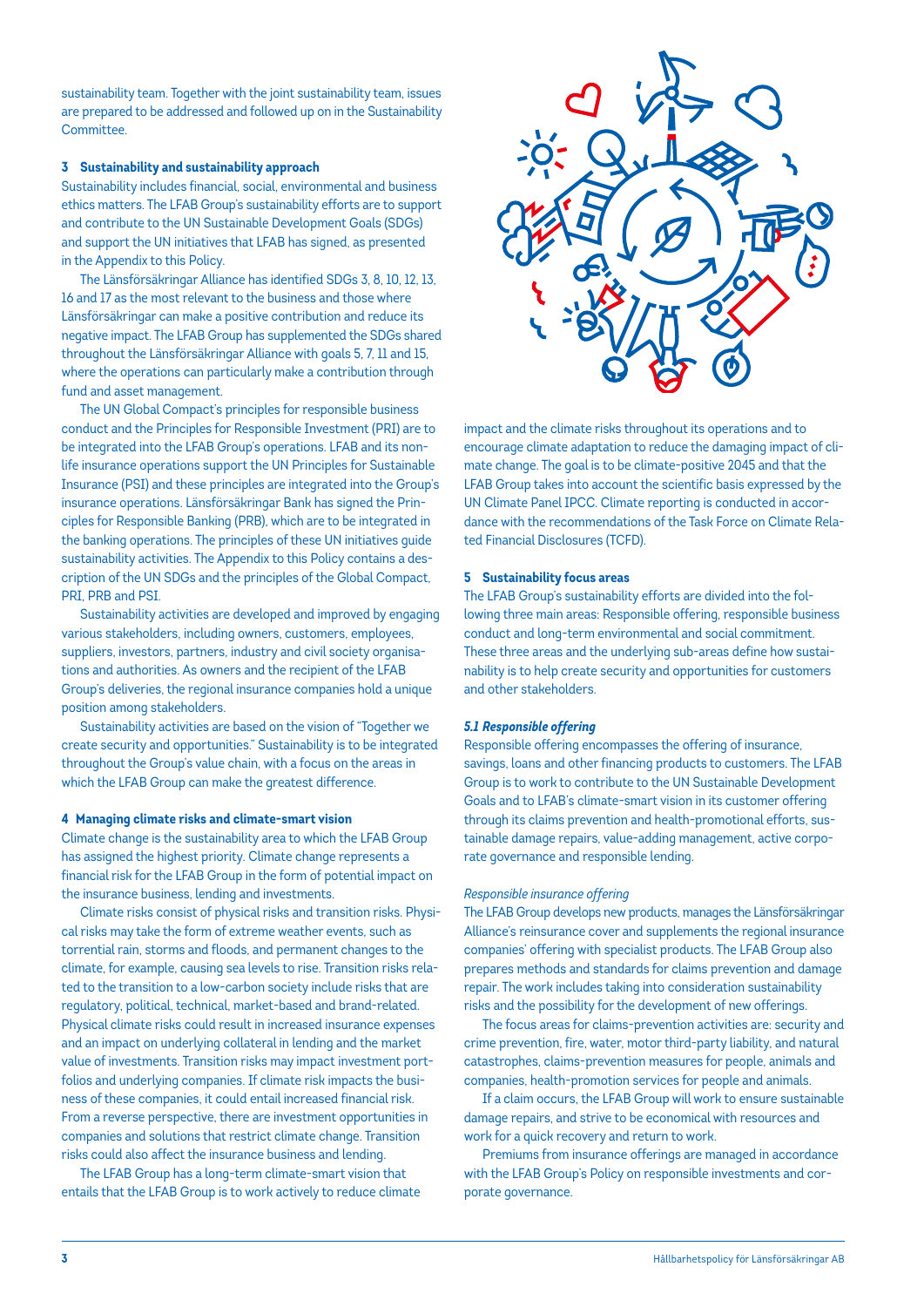

#### *Responsible savings offering*

The LFAB Group is a large fund and asset manager with investment assets tied to pension, insurance and fund products. The fund range comprises both externally and internally managed funds.

The LFAB Group's overall management goal is to create the highest possible long-term value. Activities in responsible investments and corporate governance aim to contribute to this goal and, over time, to sustainable added value based on environmental, social and corporate governance The Policy on responsible investments and corporate governance provides the foundation for the way in which responsible investment activities are to be conducted. LFAB has signed the UN Principles for Responsible Investment (PRI) and strives to integrate the principles into its investment activities.

The Group's long-term objective through its climate-smart vision is for Länsförsäkringar's own investment portfolios and funds to be climate-positive at the latest 2045. A subgoal for Länsförsäkringar's own investment portfolios and funds to have a level of emission that meets the Paris Agreement's target of limiting global warming to 1.5°C by 2030. Climate risks are to be systematically reduced and opportunities identified. This means that companies with fossil fuel operations and other companies with extensive climate risks will be managed. This management can take the form of reduced exposure, implementation of transition and exclusion criteria and by conducting active corporate governance and engagement. A parallel goal is to increase the share of sustainability-focused investments and the number of sustainability-focused funds. In turn, the LFAB Group's fund and asset management can support the transition to a more sustainable and climate-smart society.

#### *Responsible lending*

Responsible lending involves contributing to the financial stability of society by limiting credit risk and making banking services available to society. Sustainability risks are to be taken into consideration in lending and funding. The Credit Policy and Credit instructions comprise the basis for lending operations.

The bank's goal is to develop the green financing offering in financing solar panels and car loans. The goal over time is to increase the green financing offering to support the transition to a more sustainable society and provide customers with an incentive

to make sustainable choices. LFAB hads signed the UN Principles for Responsible Banking (PRB) and strives to integrate the principles into its business activities.

#### *5.2 Responsible business conduct*

Responsible business conduct involves how the LFAB Group's own operations are to be conducted so that sustainability and the climate-smart vision is integrated into the business. This entails that sustainability requirements are to be placed on suppliers, that a high level of business ethics is to permeate the business, that the LFAB Group is to be a responsible and attractive employer, and that the environmental impact of the business is to be reduced. The LFAB Group's work on responsible business conduct is to contribute to the UN SDGs.

Employees are to follow rules and guidelines and are expected to actively promote integrating sustainability into the operations and are expected to have sound understanding of the LFAB Group's sustainability agenda. The Code of Conduct for employees provides further guidance.

#### *Sustainable purchases*

By placing sustainability requirements on suppliers, the LFAB Group can reduce its business risk and contribute to sustainable development. The foundation of this work is the Purchasing Policy, Contract instructions and the Code of Conduct for Suppliers, which is based on the principles of the UN Global Compact. Sustainability requirements are to be made on suppliers and, in conjunction with procurement, an assessment of sustainability risks is to be made. As part of continuous monitoring, business managers are to evaluate suppliers' sustainability work and risks through self-assessment, sample checks, dialogue meetings, announced or unannounced visits.

#### *Business ethics*

For the LFAB Group, full regulatory compliance and a high level of business ethics are important. Governance documents and guidelines exist for employee conduct, investments, anti-money laundering and terror financing, improper benefits, employees' own business, conflicts of interest, security activities, inside information, incident reporting and whistle-blowing procedures.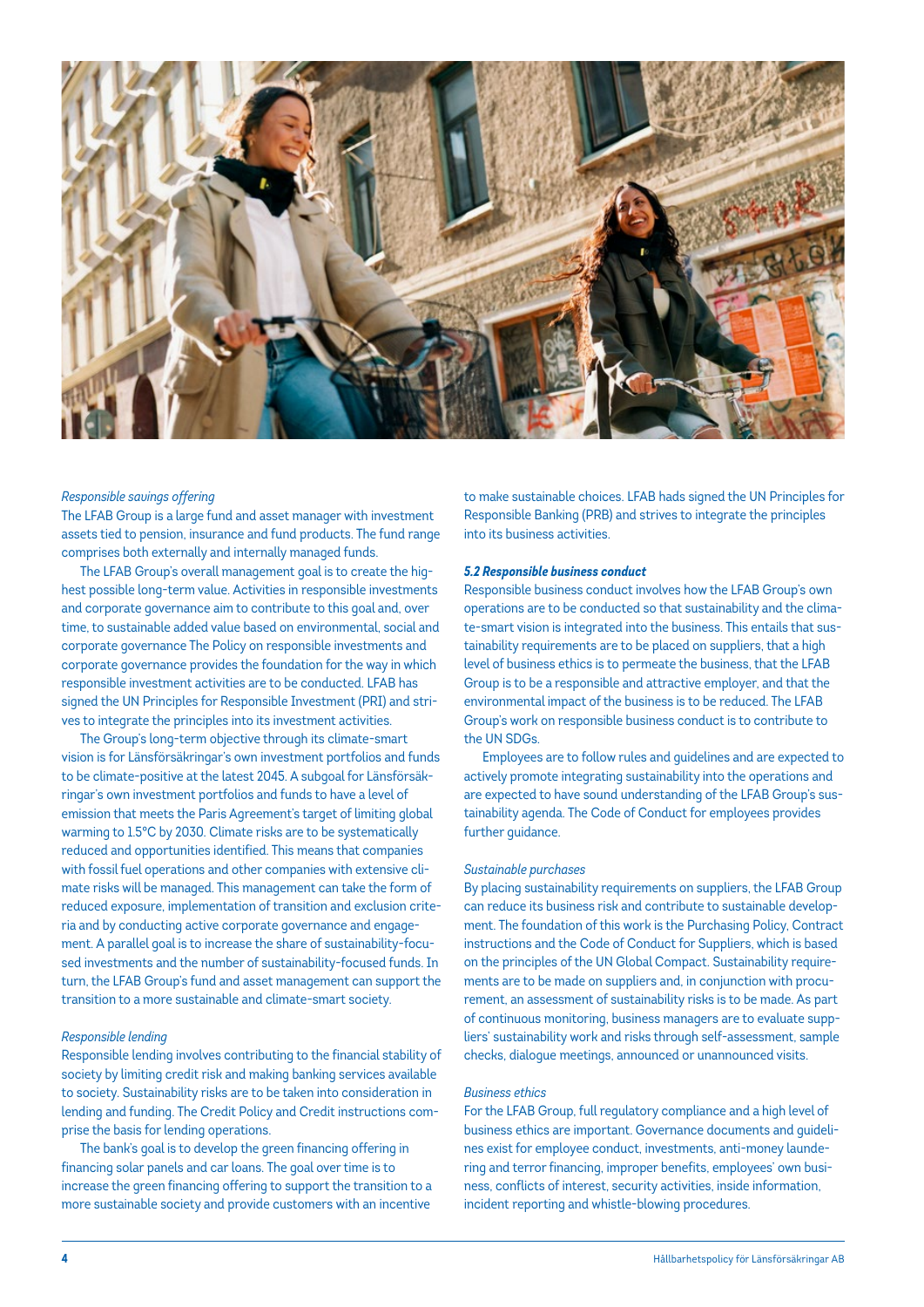#### *Responsible employer*

The LFAB Group has the ambition to be a responsible and attractive employer that supports health and contributes to a sustainable work life. A positive corporate culture and well-defined values are to help attract and retain the best employees. Important conditions include clear leader and employee profiles, open dialogues that create trust, a high level of involvement and responsibility, diversity, equality and inclusion as well as skills and learning. The Personnel policy and the Equality and diversity plan comprise the basis for this work.

#### *Environmental impact*

The LFAB Group works to reduce the direct environmental impact of the business. The guiding principles are resource efficiency, recycling and re-use, as well as reduced carbon emissions. The LFAB Group will work to influence stakeholders (suppliers, customers, portfolio companies, etc.) to reduce their environmental impact. The LFAB Group supports the precautionary principle, meaning that the LFAB Group will endeavour to avoid materials and methods that could generate environmental and health risks when better potential alternatives are available.

All employees are responsible for reducing the environmental impact of the operations. There are Guidelines on business travel. Where possible, virtual meetings are to be held instead of undertaking business travel and train travel is to be chosen instead of flying. The aim is to reduce emissions from travel. The LFAB Group has as a goal to reduce paper-based communication, increase digital communication, and increase the number of invoices and expenses forms signed digitally. Sustainable purchases of office materials are to be made. Waste is to be sorted. Sustainability demands are placed on the personnel restaurant, where reduced food waste, local produce and ecolabelling are prioritised areas.

#### *5.3 Long-term environmental and social commitment*

The LFAB Group carries out preventative work concerning climate change and natural catastrophes. The LFAB Group cooperates with various stakeholders and decision-makers in society concerning

different sustainability challenges. The LFAB Group supports research projects, for example, within the framework of the Länsförsäkringar Research Fund and through the Agria Research Fund. Local social commitment takes place in partnership with the Red Cross. The LFAB Group assumes a long-term environmental and social responsibility by sharing expert knowledge and by making research available to others. Long-term environmental and social commitment will contribute to the UN Sustainable Development Goals.

#### **6 Reporting of sustainability activities**

Each unit is responsible for measuring, reporting and following up sustainability work. The Sustainability Secreteriat is responsible for coordinating, supporting and following up reports on sustainability activities. This work is reported annually in the Sustainability Report, which is part of the Annual Report.

#### **7 Compliance and the policy's connection to relevant governance documents**

The President and managers are responsible for compliance with this Sustainability Policy, that adopted instructions and related governance documents are in line with this Policy and that there are self-assessments and procedures in the operations to ensure a high level of internal control.

#### **8 Amendments**

The person in charge of updating the Sustainability Policy is the Head of Sustainability at LFAB. The Sustainability Policy is to be addressed and resolved on by the Board of Directors once annually regardless of whether or not changes and updates are necessary.

*Adopted by the Board of Directors of Länsförsäkringar AB 16 June 2021*

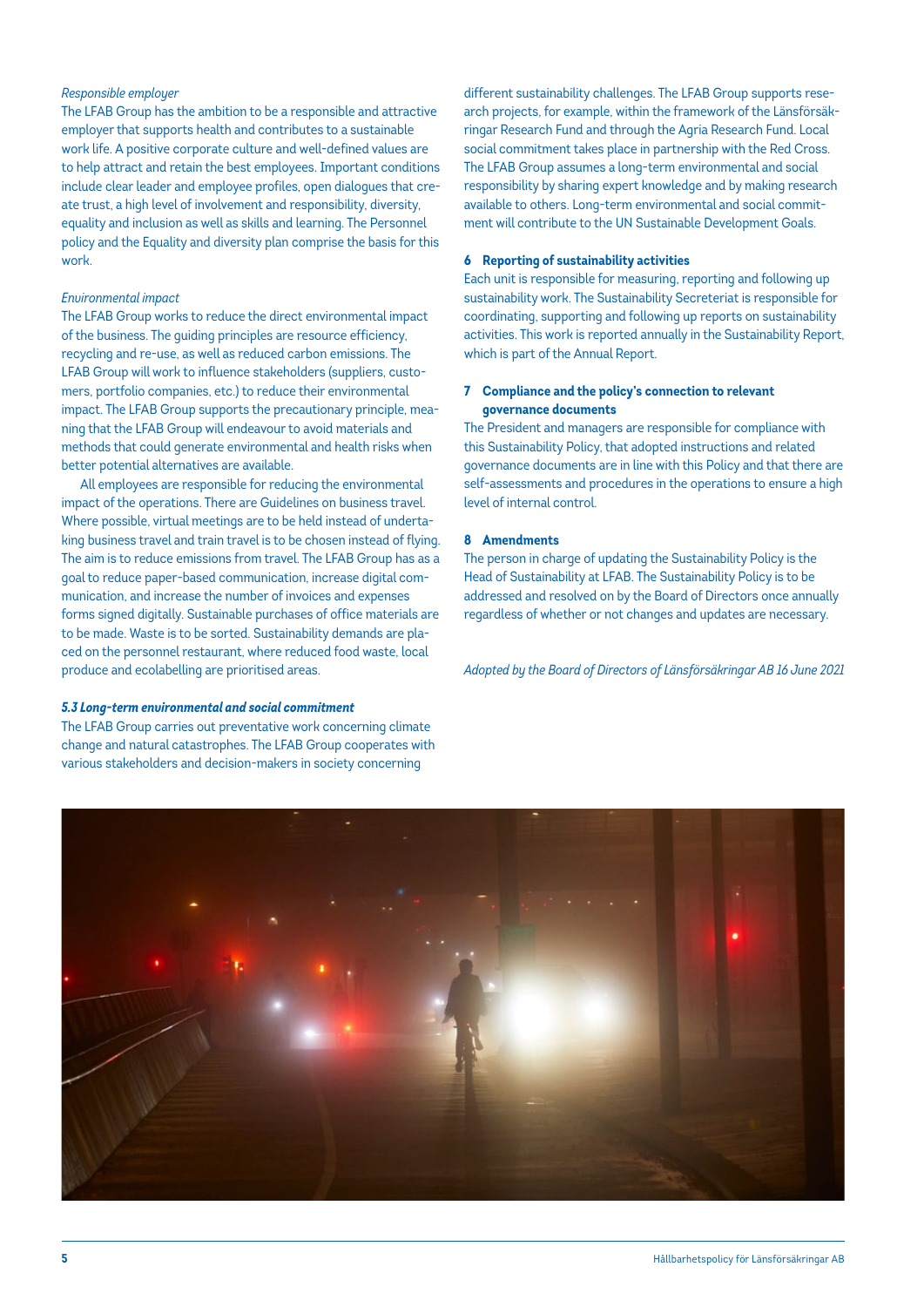### Appendix

List of policies and guidelines affecting sustainability in the LFAB Group

- Code of Conduct for Employees
- Personnel policy
- Business travel guidelines
- Policy on responsible investments and corporate governance
- Policy on anti-money laundering and terror financing
- Guidelines on identifying and managing conflicts of interest
- Policy on improper benefits
- Guidelines for financial advisory services
- Remuneration policy
- Risk policy
- Security policy
- Purchasing and procurement policy
- Code of Conduct for Suppliers

#### *List of UN initiatives where LFAB supports*

#### *UN Sustainable Development Goals*

In 2015, the member states of the UN, including Sweden, adopted 17 Sustainable Development Goals<sup>1</sup> and 169 targets for sustainable development. The goals, also referred to as Agenda 2030 by the Swedish government, are to be met by 2030. To achieve the goals, everyone in society – organisations, business, the public sector, researchers and individuals – must be included and contribute. The goals apply to all countries at local and global levels. The LFAB Group is to actively work to contribute to several of the targets through its operations.

#### *The UN's 17 Sustainable Development Goals:*

- 1. No poverty
- 2. Zero hunger
- 3. Good health and well-being
- 4. Quality education
- 5. Gender equality
- 6. Clean water and sanitation
- 7. Affordable and clean energy
- 8. Decent work and economic growth
- 9. Industry, innovation and infrastructure
- 10. Reduced inequalities
- 11. Sustainable cities and communities
- 12. Responsible consumption and production
- 13. Climate action
- 14. Life below water
- 15. Life on land
- 16. Peace, justice and strong institutions
- 17. Partnerships for the goals



#### *UN Global Compact 10 principles*

The UN Global Compact's principles for responsible business conduct include the areas of human rights, labour, environment and anti-corruption. LFAB has signed the UN Global Compact and has thus committed to integrate the 10 principles into the LFAB Group's operations:

#### *Human Rights*

Principle 1: Businesses should support and respect the protection of internationally proclaimed human rights; and Principle 2: Make sure that they are not complicit in human rights abuses.

#### *Labour*

Principle 3: Businesses should uphold the freedom of association and the effective recognition of the right to collective bargaining; Principle 4: The elimination of all forms of forced and compulsory labour;

Principle 5: The effective abolition of child labour; and Principle 6: Elimination of discrimination in respect of employment and occupation.

#### *Environment*

Principle 7: Businesses should support a precautionary approach to environmental challenges;

Principle 8: Undertake initiatives to promote greater environmental responsibility; and

Principle 9: Encourage the development and diffusion of environmentally friendly technologies.

#### *Anti-corruption*

Principle 10: Businesses should work against corruption in all forms, including extortion and bribery.

#### *PRI – Principles for Responsible Investment*

LFAB has signed the UN Principles for Responsible Investment, PRI,<sup>2</sup> and has thus committed to work actively to implement the six principles of the PRI in its investment operations and in its corporate governance role.

- 1. Incorporate environmental, social and corporate governance (ESG) issues into investment analysis and decisionmaking processes.
- 2. Be active owners.
- 3. Seek appropriate disclosure on ESG issues by the entities in which we invest.
- 4. Work to promote acceptance and implementation of the principles within the investment industry.
- 5. Work with investors and other stakeholders in implementing the principles.
- 6. Report on our activities and progress towards implementing the principles

<sup>1</sup> More information about the UN's 17 Sustainable Development Goals and 169 targets can be found at www.un.org/sustainabledevelopment/ <sup>2</sup> PRI - Principles for Responsible Investments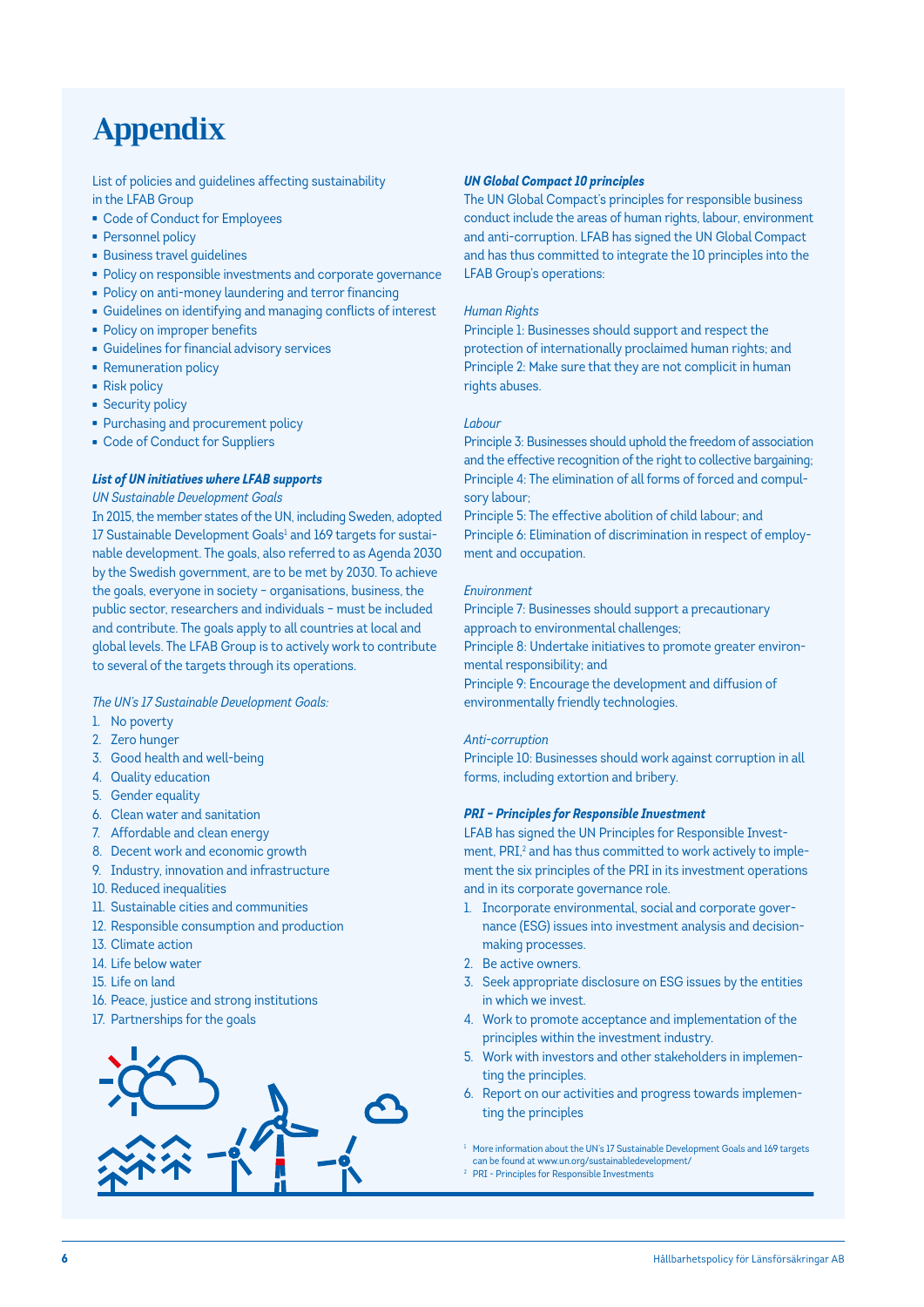#### *PRB – Principles for Responsible Banking*

Länsförsäkringar Bank signed the PRB – Principles for Responsible Banking $3$  in 2021. Signing the principles means that Länsförsäkringar Bank has committed to comply with the six principles that make up the framework of the initiative.

- 1. Alignment with the Paris Climate Agreement, the UN SDGs and national and regional frameworks
- 2. Impact and target setting
- 3. Clients and customers
- 4. Stakeholders
- 5. Governance and culture
- 6. Transparency and accountability

#### *PSI - Principles for Sustainable Insurance*

LFAB has signed the Principles for Sustainable Insurance (PSI)4 and has thereby committed to actively working to implement the four principles of the PSI in its insurance operations in LFAB.

- 1. Embed in our decision-making environmental, social and governance issues relevant to our insurance business.
- 2. Work together with our clients and business partners to raise awareness of environmental, social and governance issues, manage risk and develop solutions.
- 3. Work together with governments, regulators and other key stakeholders to promote widespread action across society on environmental, social and governance issues.
- 4. Demonstrate accountability and transparency in regularly disclosing publicly our progress in implementing the Principles.
- <sup>3</sup> PRB Principles for Responsible Banking
- <sup>4</sup> PSI -Principles for Sustainable Insurance